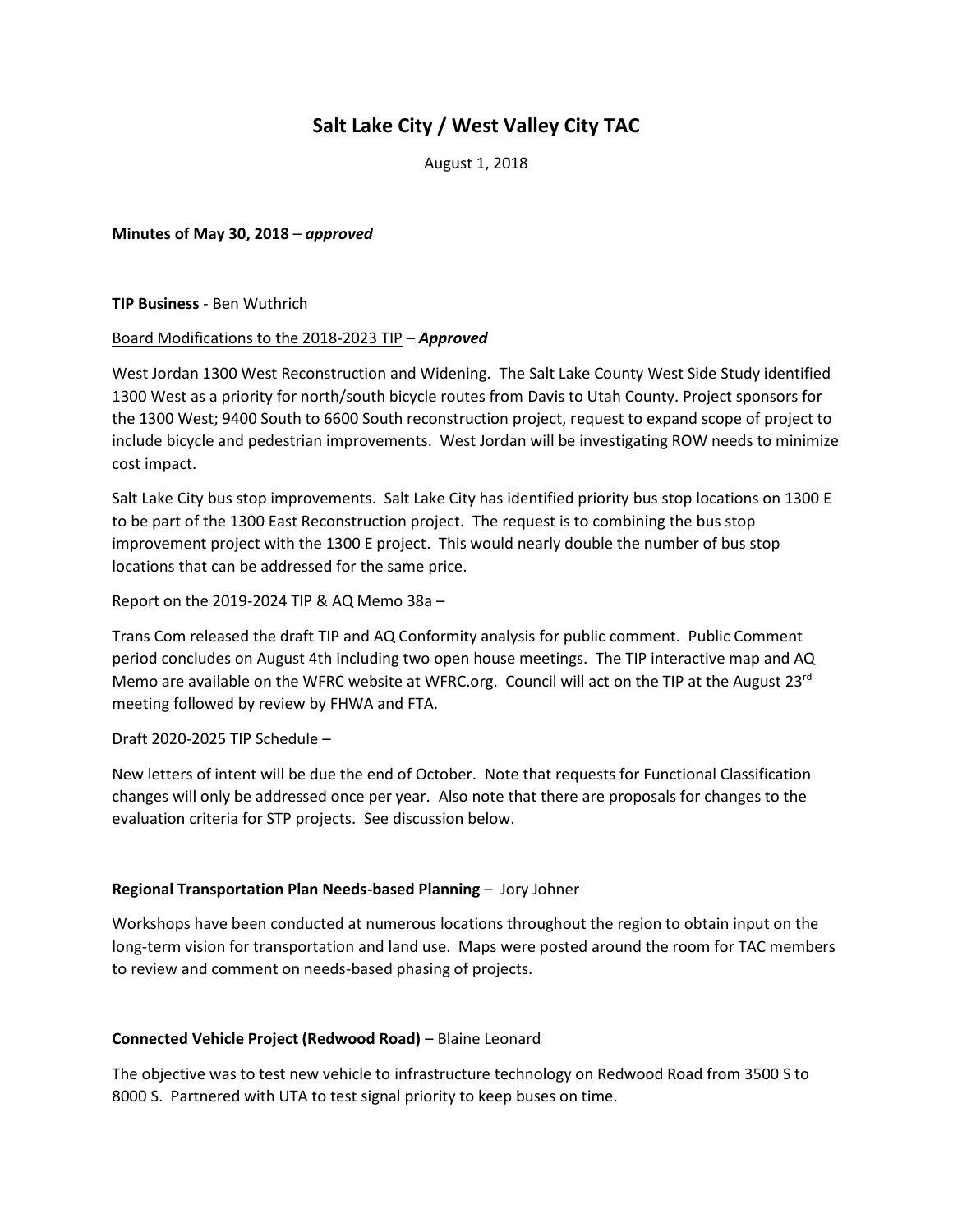Short range radio (DSRC – Dedicated Short Range Communication) units (\$1600 each, plus installation) were mounted on signal poles. Computer chip (also about \$1600) was added to the signal control box.

Buses communicate "BSM" (Basic Safety Message) to radio. Radio unit communicates "MAP" message to bus (intersection geometrics and signal information).

Reliability improved from 88% to 94% for southbound PM peak period.

Reliability improved from 91% to 95% for northbound AM peak period.

Next test is the Provo/Orem BRT project (includes some bus priority lanes) on 47 intersections beginning later this month.

## **Cottonwood Heights Project Report** – Brad Gilson

Cottonwood Heights, "The City Between the Canyons". More visitors than Yellowstone. Unique in the world to have skiing so close to an urban area.

Transportation needs in Cottonwood Canyons resulted in development of the Mountain Accord and then the formation of the Central Wasatch Commission. An environmental study led by UDOT is now considering various methods of addressing transportation in the Canyons such as rail, gondola, wider roads, and expansion of park-and-ride lots. Widening of Wasatch Blvd. is also needed.

Extending Highland Drive will help traffic flow on Wasatch Blvd.

### **STP Evaluation Criteria Discussion** – Wayne Bennion

Nine criteria are proposed to use in the technical scoring of projects with various points available (5-20). Other factors are also considered such as input from on-site field reviews, timing, and synergies among projects. Existing ADT is proposed to be removed (V/C and other mobility factors are already included). These technical criteria and input from the TACs will be presented to Trans Com on August 16.

- Access to Opportunity 15 (new)
	- $\blacksquare$  Jobs w/in ¼ mile
	- Households w/in  $\frac{1}{4}$  mile
	- Destinations w/in ¼ mile
- Safety 10
- Facility Condition / Management Practices 5
- Federal Investment per User 15
- Delay Reduction 10
- Growth Principles 20
- Operation (TSM, TDM, ITS) 15
- Traffic Growth 5
- Existing Volume/Capacity 5